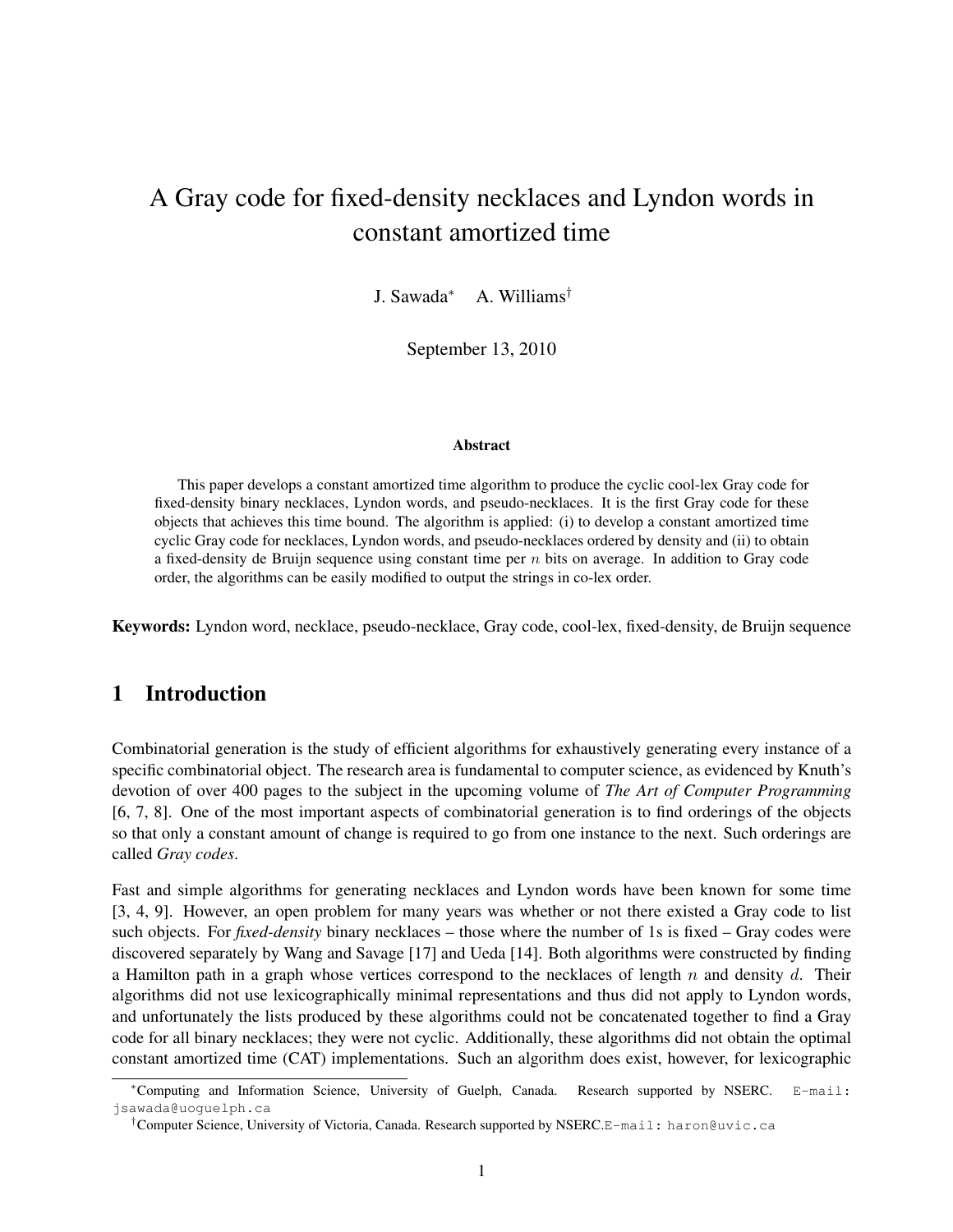order [10]. In 2006 the problem of finding a Gray code for necklaces was finally answered by Vajnovszki [15] for a binary alphabet and then generalized for alphabets of arbitrary size by Vajnovszki and Weston [18]. Additionally, conjectures have been made by Degni and Drisko regarding necklace Gray codes using non-traditional representatives [1]. However, there remained three interesting open problems: (i) to find a Gray code for fixed-density Lyndon words, (ii) to find a Gray code for fixed-density necklaces using the lexicographically minimal rotation as the representative, and (iii) to find a Gray code for necklaces and Lyndon words that is ordered by density. All three of these problems were answered simultaneously in [11] based on the cool-lex framework that we re-visit in Section 2.2. The main result of this paper is to provide CAT implementations for these Gray codes thus providing:

- $\triangleright$  the first CAT Gray code algorithm for fixed-density necklaces and Lyndon words,
- $\triangleright$  the first CAT Gray code algorithm for necklaces and Lyndon words ordered by density,
- $\triangleright$  an algorithm to construct a fixed-density de Bruijn sequence in constant time per *n* bits on average.

As an intermediate step we develop a CAT algorithm to generate fixed-density *pseudo-necklaces* which we define in the next section.

As mentioned earlier, the cool-lex framework is applied to efficiently generate the Gray codes. This framework has also been used to produce over a dozen other CAT algorithms for other fixed-density objects by implementing a single "oracle" function for each object [13]. For many of the objects, a constant time oracle is fairly straightforward; however, for necklaces, an efficient oracle is not a trivial matter.

The rest of the paper is outlined as follows. In Section 2, we provide a background on necklaces and Lyndon words and introduce the notion of pseudo-necklaces. We also outline the cool-lex Gray code for any fixeddensity bubble language specified in [11, 13] and describe how the output can be altered to obtain co-lex order. In Section 3, we develop and prove our main result: a CAT algorithm for the cool-lex Gray code for fixed density necklaces and Lyndon words. Then in Section 4 we describe how to apply our main result (i) to list all necklaces and Lyndon words in Gray code order by density in constant amortized time and (ii) to construct a fixed-density de Bruijn sequence using constant time per  $n$  bits on average. We conclude in Section 5 with a summary and a few open problems.

### 2 Background

We begin by defining a compact representation for binary strings using a series of *blocks* which are maximal substrings of the form  $0^*1^*$ . Each block  $B_i$  is composed of two integers  $(s_i, t_i)$  representing the number of 0s and 1s respectively. For example, the string  $\alpha = 00011010100011001$  can be represented by  $B_5B_4B_3B_2B_1 = (3, 2)(1, 1)(1, 1)(3, 2)(2, 1)$ . Maintaining this block representation will be critical to the efficiency of our algorithms in this paper.

A binary string  $\alpha = a_1 a_2 \cdots a_m$  is said to be *lexicographically smaller* than  $\beta = b_1 b_2 \cdots b_n$ , written  $\alpha < \beta$ , if one of the following holds:

- (1)  $m < n$  and  $a_1 a_2 \cdots a_m = b_1 b_2 \cdots b_m$  or
- (2) there exists  $1 \leq i < m$  such that  $a_1 a_2 \cdots a_i = b_1 b_2 \cdots b_i$  and  $a_{i+1} < b_{i+1}$ .

To simplify the discussion later, we write  $B_i < B_j$  if  $0^{s_i}1^{t_i} < 0^{s_j}1^{t_j}$  in the lexicographic order just defined.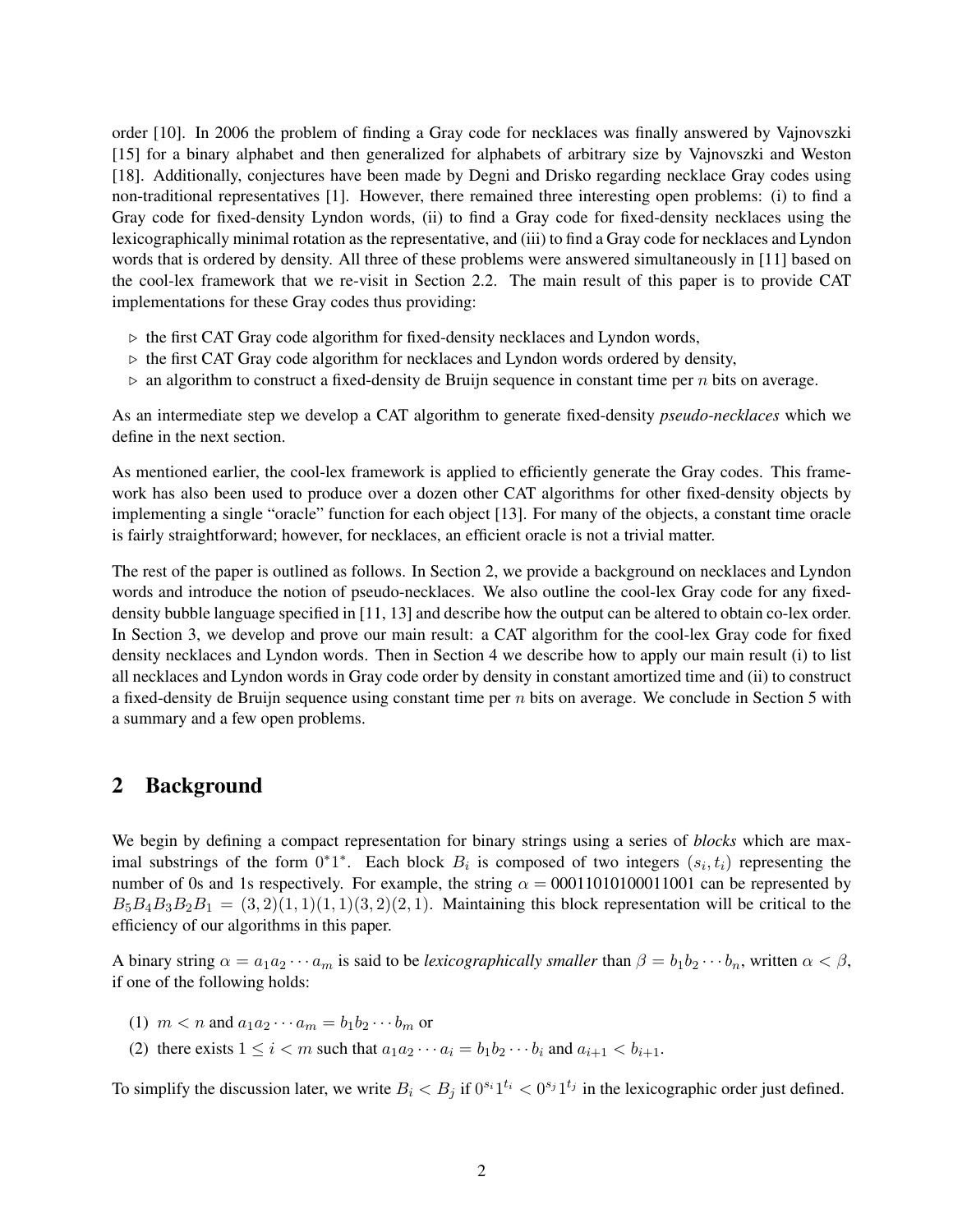#### 2.1 Necklaces, Lyndon words, and Pseudo-necklaces

A *necklace* is defined to be the lexicographically smallest string in an equivalence class of strings under rotation. A *Lyndon word* is an aperiodic necklace. A string  $\alpha = a_1 \cdots a_n = B_c \cdots B_1$  is a *pseudo-necklace* if  $B_c \leq B_i$  for all  $1 \leq i < c$ . This is the first time that pseudo-necklaces have been defined and they will be used as a stepping stone in our algorithms for necklaces and Lyndon words. For any binary string  $\alpha$  we say that the *density* of the string is the number of 1s it contains and we denote this number by  $den(\alpha)$ . In this paper we are concerned with binary necklaces, Lyndon words, and pseudo-necklaces of *fixed-density*.

We will use the following notation to denote these objects:

- $N(n, d)$ : the set of binary necklaces of length n and density d,
- $\mathbf{L}(n, d)$ : the set of binary Lyndon words of length n and density d,
- $P(n, d)$ : the set of binary pseudo-necklaces of length n and density d.

Note that  $\mathbf{L}(n, d) \subseteq \mathbf{N}(n, d) \subseteq \mathbf{P}(n, d)$ . To further illustrate these objects we provide a few examples:

- $\triangleright$  001001 is a necklace but not a Lyndon word,
- $\triangleright$  00101001 is a pseudo-necklace but not a necklace,
- $\triangleright$  01001 =  $(1, 1)(2, 1)$  is not a pseudo-necklace since  $(1, 1) > (2, 1)$ ,
- $\triangleright$  0010110 =  $(2, 1)(1, 2)(1, 0)$  is not a pseudo-necklace since  $(2, 1) > (1, 0)$ .

The number of fixed-density necklaces and Lyndon words, denoted  $N(n, d)$  and  $L(n, d)$  respectively, can be deduced using Burnside's Lemma and Möbius inversion as described in [5] and [10]. The formulae are as follows:

$$
N(n,d) = \frac{1}{n} \sum_{j \setminus gcd(n,d)} \phi(j) \binom{n/j}{d/j},
$$

$$
L(n,d) = \frac{1}{n} \sum_{j \setminus gcd(n,d)} \mu(j) \binom{n/j}{d/j}.
$$

Euler's totient function  $\phi(j)$  denotes the number of positive integers less than or equal to j that are relatively prime to j. The Möbius function  $\mu(j)$  evaluates to  $(-1)^t$  if j is the product of t distinct primes, and 0 otherwise. It remains an open problem to find a simple enumeration formula for fixed-density pseudo-necklaces.

#### 2.2 Cool-lex Gray code for bubble languages

A fixed-density language L is said to be a *first-10 bubble language* if it has the following property: if  $\alpha \in \mathcal{L}$ then by swapping the first 10 (if it exists) to 01 yields another string in  $\mathcal{L}$ . The following recurrence from [11] can be used to produce a listing of the strings in any first-10 bubble language  $\mathcal L$  composed of binary strings with length  $n$  and density  $d$  in Gray code order:

$$
\mathbf{C}(s,t,\gamma) = \begin{cases} \ \mathbf{C}(s-1,1,01^{t-1}\gamma), \mathbf{C}(s-1,2,01^{t-2}\gamma), \dots, \mathbf{C}(s-1,t-j,01^j\gamma), 0^s1^t\gamma & \text{if } s > 0\\ 1^t\gamma & \text{if } s = 0 \end{cases}
$$

where j is the smallest non-negative integer such that  $0^{s-1}1^{t-j}01^j\gamma \in \mathcal{L}$ . In this recurrence  $\gamma$  represents a fixed suffix and each recursive term prepends a string of the form  $10^i$  to  $\gamma$ . To be precise,  $\mathbf{C}(d, n-d, \epsilon)$  will produce the Gray code for  $\mathcal{L}$ . Since fixed-density necklaces (and Lyndon words) are proved to be first-10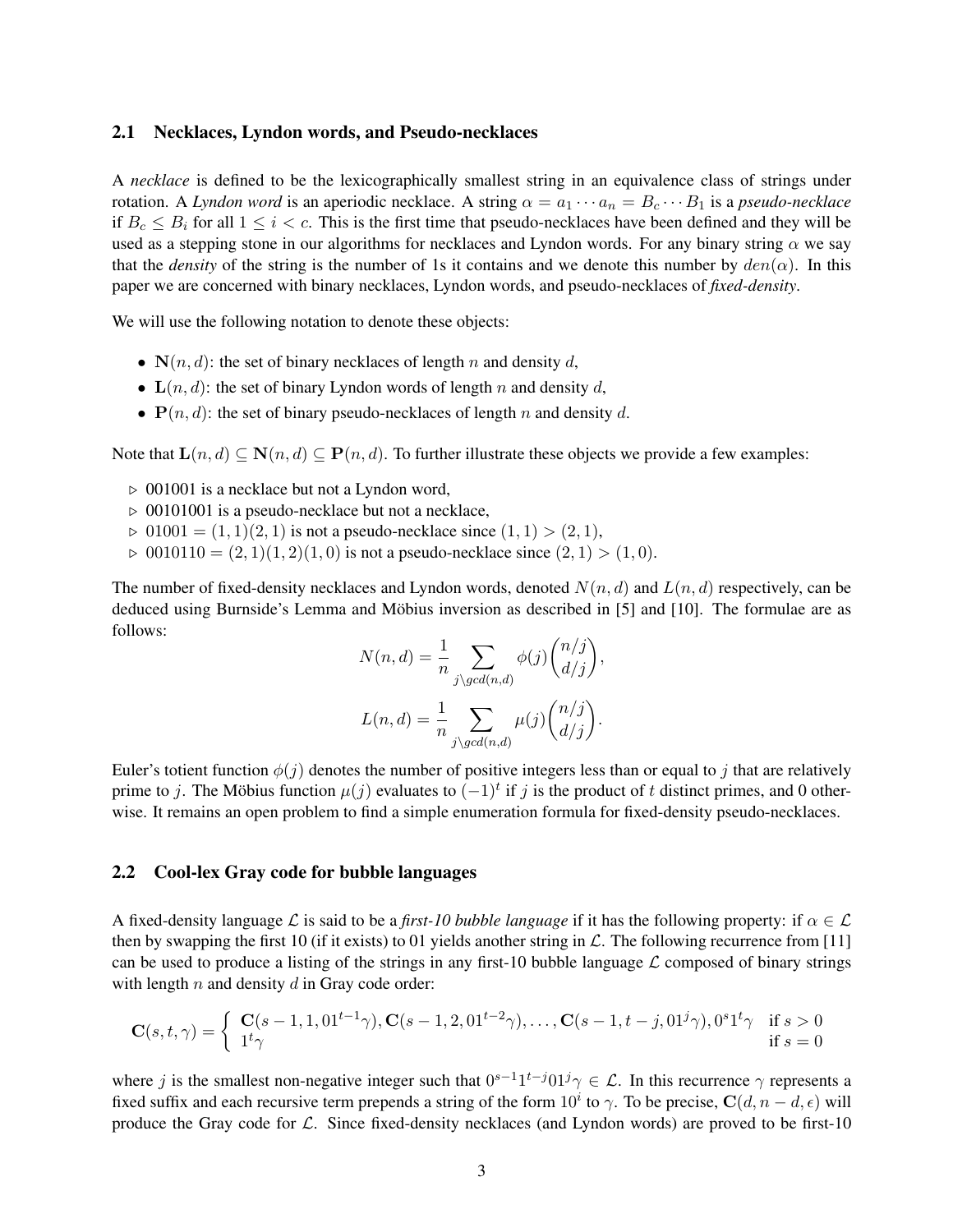

Figure 1: Computation tree for  $P(8, 4) = N(8, 4)$  illustrating both co-lex and cool-lex order.

bubble languages in [11], they can be generated in Gray code order using this recurrence. A similar proof will show that pseudo-necklaces also form a first-10 bubble languages.

Observe that if we alter the first line of the recurrence so the last term  $0<sup>s</sup>1<sup>t</sup>\gamma$  is moved to the front, then the resulting order is co-lex order. Because of this similarity, this specific Gray code ordering has been called a *cool-lex* ordering. As an illustration consider the computation tree in Figure 1 for  $C(4, 4, \epsilon)$  where  $\mathcal{L} = \mathbf{P}(8, 4) = \mathbf{N}(8, 4)$ . Each node in the computation tree  $\alpha = 0^s 1^t \gamma$  corresponds to the string that gets output directly from a recursive call to  $C(s, t, \gamma)$ . By traversing the tree in post-order, we obtain the cool-lex Gray code. If the tree is traversed in pre-order, we obtain co-lex order.

Pseudocode for a recursive algorithm  $Gen(s, t)$  based on the recurrence is given in Figure 2. The function Oracle(s, t) is specific to the bubble language L being generated and it returns the value j from the recurrence for the current string  $\alpha = 0^s 1^t \gamma$ . Observe that each iteration of the for loop updates  $\alpha$  by performing a single swap of the bits in position s and  $s + t - i$ . This operation effectively prepends 01<sup>i</sup> to  $\gamma$ . Also included are the procedures UpdateBlock(s, t, i) and RestoreBlock(s, t, i) required to maintain the run-length block representation. The details of these procedures are discussed in [13] as they were required for the oracles of other bubble languages. The variable c indicates the current number of blocks in  $\alpha$ , and at the start of each recursive call the suffix  $\gamma$  from the recurrence will be composed of the final  $c - 1$  blocks:  $B_{c-1}B_{c-2} \cdots B_1$ . The initial call is  $Gen(n-d, d)$  where the data structures are initialized as follows:  $\alpha := 0^{n-d}1^d$ ,  $c := 1$ , and  $B_1 := (n - d, d).$ 

The function Visit() can be used to print out the strings in full form  $\alpha$  or in block form  $B_c \cdots B_1$ . Additionally, the difference between successive strings can be output as a sequence of shifts (shifting one bit to the left in a specified substring) or as a sequence of 1 or 2 swaps [11].

Since every recursive call visits a string in  $\mathcal{L}$ , we obtain the following theorem:

THEOREM 1. *[11] If the total amount of computation required by all calls to Oracle(*L*) is proportional to the number of strings in a fixed-density first-10 bubble language* L*, then the algorithm Gen(*s, t*) will generate all strings in* L *in constant amortized time.*

Our challenge is to efficiently implement an oracle for fixed-density necklaces and Lyndon words. In [13], a  $\Theta(n)$  oracle is provided which leads to a  $\Theta(n)$ -amortized time algorithm. In the next section, we will discuss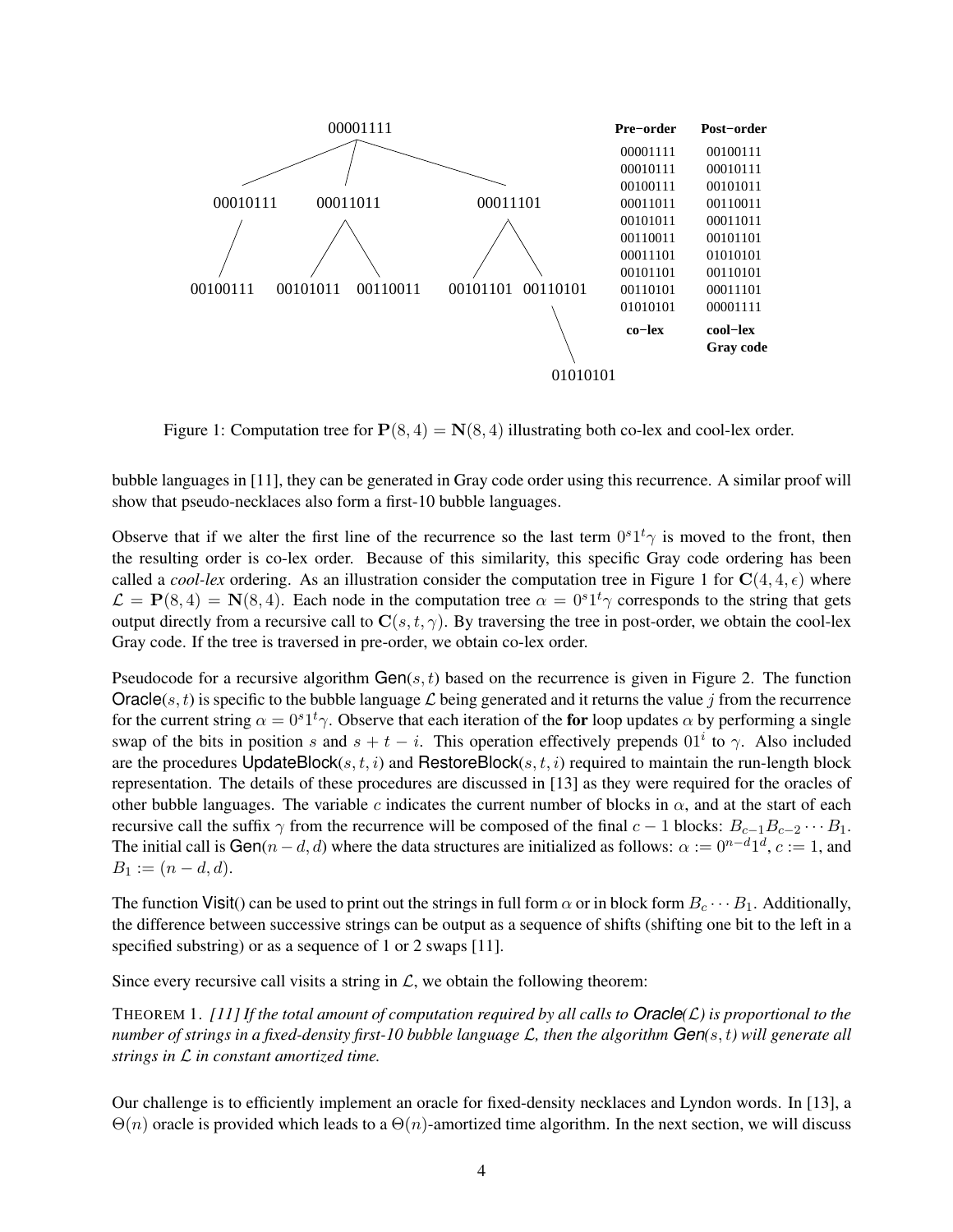procedure RestoreBlock(int  $s$ , int  $t$ , int  $i$ )

```
if i = 0 and (c > 2 or B_1 \neq (1, 0)) then
     s_{c-1} := s_{c-1} - 1s_c := selse
     B_{c-1} := (s, t)c := c - 1
```
end.

```
procedure Gen(int s, int t)
    if s > 0 and t > 0 then
         j :=Oracle(s, t)for i := t - 1 downto j do
               UpdateBlock(s, t, i)Swap(a_s, a_{s+t-i})Gen(s – 1, t - i)
               Swap(a_s, a_{s+t-i})\mathsf{RestoreBlock}(s, t, i)Visit()end.
```
procedure UpdateBlock(int  $s$ , int  $t$ , int  $i$ )

```
if i = 0 and c > 1 then
          s_{c-1} := s_{c-1} + 1s_c := s - 1else
          B_c := (1, i)B_{c+1} := (s-1, t-i)c := c + 1end.
```
int  $i, j$ 

Figure 2: A simple recursive algorithm to list all strings in any first-10 bubble language  $\mathcal L$  in cool-lex Gray code order. Included are the routines required to efficiently maintain the block encoding.

an oracle that leads to a CAT algorithm.

## 3 A CAT algorithm for fixed-density necklaces and Lyndon words

In this section we present a CAT algorithm for fixed-density pseudo-necklaces, necklaces and Lyndon words. First, we provide a constant time oracle for fixed-density pseudo-necklaces which immediately results in a CAT algorithm for these strings. Then we present a new algorithm to test if the block representation of a string is a necklace. Combining these two results we obtain an algorithm to generate fixed-density necklaces or Lyndon words in cool-lex Gray code order. A non-trivial analysis proves that the algorithm is CAT.

#### 3.1 An oracle for pseudo-necklaces

Recall that an oracle for pseudo-necklaces must return the smallest non-negative value j such that  $\beta =$  $0^{s-1}1^{t-j}01^j\gamma$  is a pseudo-necklace given that  $\alpha = 0^{s}1^t\gamma$  is a pseudo-necklace. In order to make the oracle efficient, we maintain the block representation  $B_c \cdots B_1$  for  $\alpha$  and also maintain an extra parameter r within the recursion such that  $B_r$  is the lexicographically smallest block in  $\gamma$ . This extra parameter can be trivially maintained in constant time.

Consider the special case when  $s = 1$ . Since all pseudo-necklaces with density  $d < n$  must begin with 0 the oracle returns t. To make sure that  $\beta$  does not end with 0 when  $d > 0$ , we also consider a special case when  $c = 1$  where  $\gamma$  is empty. Clearly  $j > 0$  since all pseudo-necklaces with  $d > 0$  end with 1. If  $s > 2$  then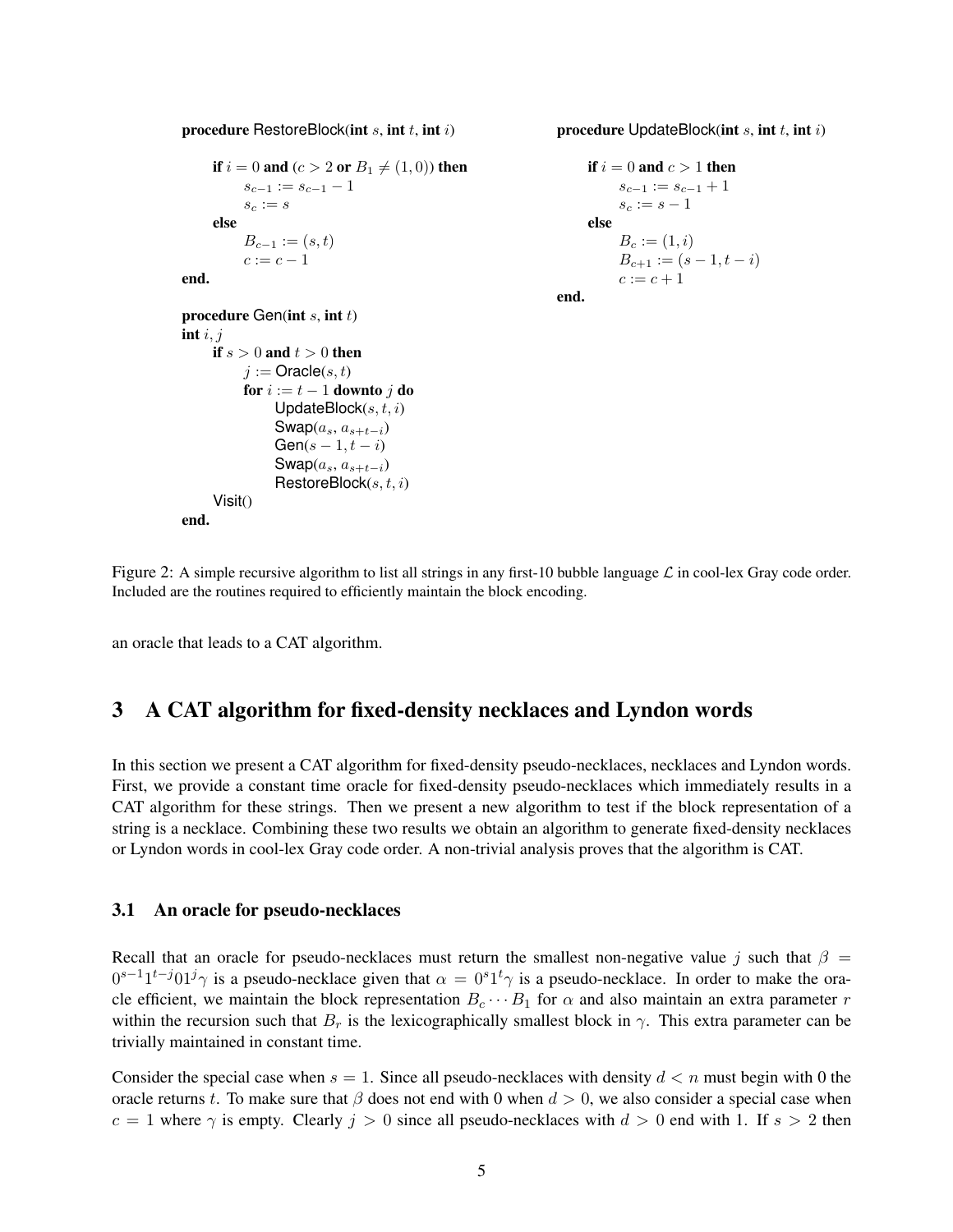function PseudoOracle( int s, int t, int  $r$ ) returns int

```
if s = 1 then return tif c = 1 then
              if s = 2 then return \lfloor \frac{n-1}{2} \rfloorreturn 1
       if s - 1 > s_r + 1 then return 0
       if s - 1 = s_r + 1 then
              if (s - 1, t) ≤ (s_{c-1} + 1, t_{c-1}) then return 0
              return 1
       if s - 1 = s_r then
              if s = 2 then return max(t - t_r, \lfloor \frac{t+1}{2} \rfloor)if (s - 1, t) ≤ (s_{c-1} + 1, t_{c-1}) then return max(t - t_r, 0)return max(t - t_r, 1)if s - 1 = s_r - 1 then return t
end.
```
Figure 3: Oracle for fixed-density pseudo-necklaces.

the oracle returns 1. Otherwise  $s = 2$  (since we already handled the case when  $s = 1$ ) and the oracle returns  $\frac{n-1}{2}$  $\frac{-1}{2}$ .

In the remaining cases the oracle must satisfy two conditions (i)  $(s-1, t-j) \le (s_r, t_r)$  and (ii)  $(s-1, t-j)$ must be less than or equal to the second block of  $\beta$ . If  $j > 0$ , the second block of  $\beta$  is  $(1, j)$ ; otherwise  $j = 0$ and the second block is  $(s_{c-1} + 1, t_{c-1})$ . We focus on four possible values for  $s - 1$  relative to  $s_r$  recalling that  $s_{c-1} \leq s_r$ .

**Case 1**  $s-1 > s_r+1$ : The oracle returns 0.

**Case 2**  $s-1 = s_r+1$ : If  $(s-1,t) \leq (s_{c-1}+1,t_{c-1})$  then the oracle returns 0; otherwise it returns 1.

**Case 3**  $s-1 = s_r$ : To satisfy the first condition  $t-j \le t_r$  and thus  $j \ge t-t_r$ . To satisfy the second condition we consider two sub-cases. If  $s = 2$  then  $j \geq \lfloor \frac{t+1}{2} \rfloor$ . Thus the oracle returns  $\max(t - t_r, \frac{t+1}{2})$  $\frac{+1}{2}$ ]). If  $s > 2$  and  $(s-1,t) \leq (s_{c-1}+1,t_{c-1})$  then the oracle returns max $(t-t_r,0)$ ; otherwise it returns max $(t-t_r,1)$ .

**Case 4**  $s-1 = s_r-1$ : Since  $\gamma$  contains the substring  $0^s$ ,  $\beta$  must start with  $0^s$  to be a pseudo-necklace. Thus  $i = t$ .

These cases are summarized in the pseudocode function  $O\text{racle}(s, t, r)$  shown in Figure 3.

COROLLARY 1. *Fixed-density pseudo-necklaces can be generated in cool-lex Gray code order or co-lex order in constant amortized time.*

#### 3.2 Testing if a string is a necklace or Lyndon word

The fastest known method for testing whether or not a string  $\alpha = a_1 \cdots a_n$  is a necklace runs in  $\Theta(n)$  time and is based on Duval's algorithm [2]. Using the block representation, a string  $\alpha$  represented by  $B_c \cdots B_1$ will be a necklace if it is less than or equal to each of its rotations  $\alpha_j = B_j \cdots B_1 B_c \cdots B_{j+1}$  for  $j = 1$  to c − 1. With this representation, Duval's algorithm can be applied to test the string in  $\Theta(c)$  time.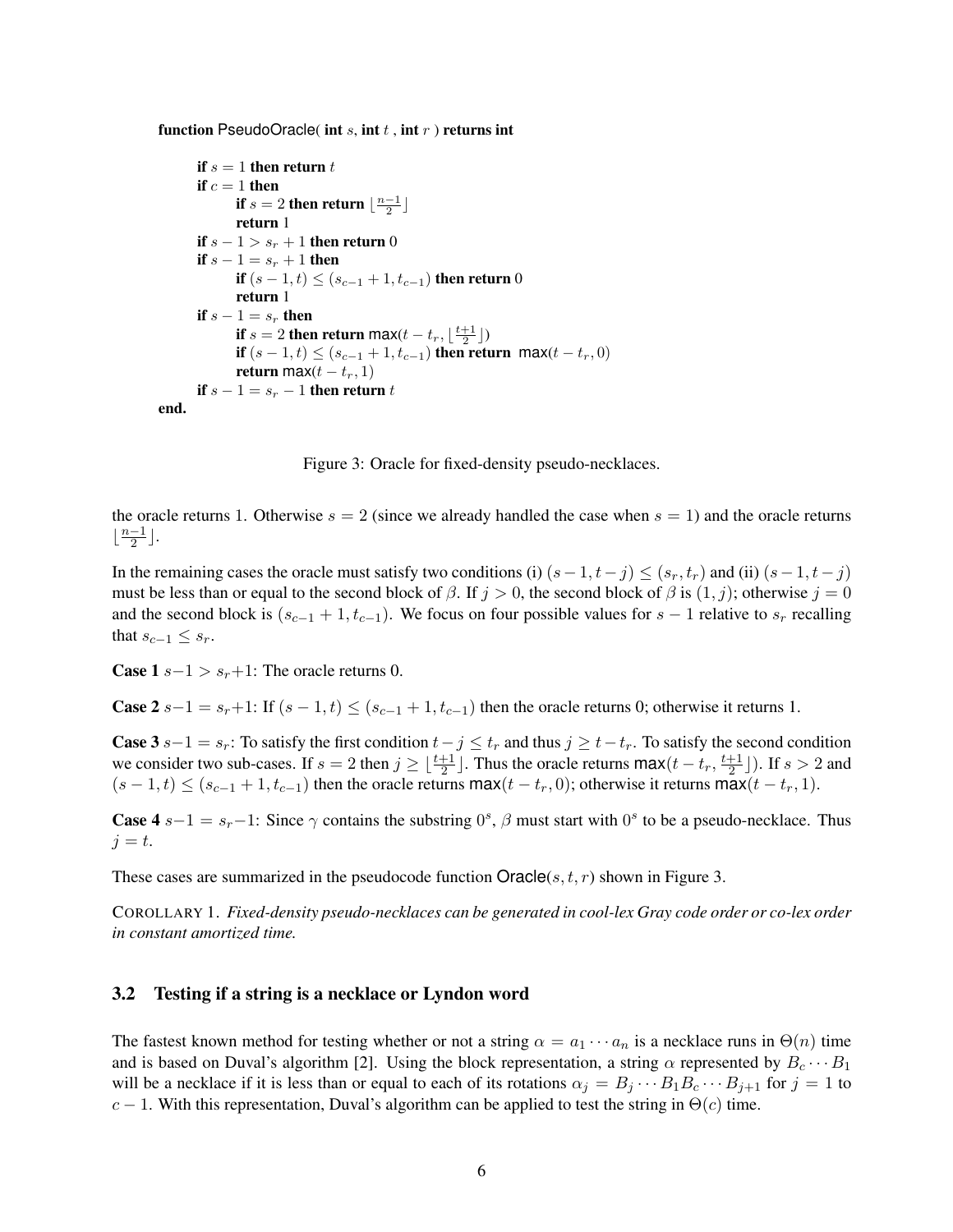```
function TestNecklace(int r) returns int
int i, p = 0if d = 0 or d = n then return 1
      for i := 0 to c - 1 do
             if r - i \leq 0 then r := r + cif B_{c-i} < B_{r-i} then return 0
             if B_{c−i} > B_{r−1} then return n
             if r < c then p := p + s_{r-i} + t_{r-i}return p
end.
```
Figure 4: If  $B_c \cdots B_1$  is a necklace, this function returns the length of its longest Lyndon prefix; otherwise it returns 0.

In this subsection we describe a new method that uses an extra piece of information. Let  $suf(\alpha)$  denote the index r such that  $B_r \cdots B_1$  is the lexicographically smallest suffix of  $\gamma = B_{c-1} \cdots B_1$ . Note that  $B_r$  is the lexicographically smallest block of  $\gamma$  and hence can be used in the pseudo-necklace oracle. Given suf( $\alpha$ ), the following lemma can be used to optimize the test to determine if  $\alpha$  is a necklace or Lyndon word.

LEMMA 1. Let  $\alpha = B_c \cdots B_1$  represent a binary string where  $r = su f(\alpha)$ . Then,

 $\triangleright$   $\alpha$  *is a necklace*  $\Leftrightarrow$   $\alpha \leq \alpha_r$  *and* 

 $\rhd \alpha$  *is a Lyndon word*  $\Leftrightarrow \alpha < \alpha_r$ .

PROOF: If  $\alpha$  is a necklace (Lyndon word) then by definition  $\alpha \leq \alpha_r$  ( $\alpha < \alpha_r$ ). For the other direction, observe from the definition of r that  $\beta = B_r \cdots B_1$  is a Lyndon word. Suppose  $\alpha = \alpha_r$ . Then  $\alpha = \beta^m$ since  $\beta$  is a Lyndon word and thus  $\alpha$  is a periodic necklace. Now suppose  $\alpha < \alpha_r$ . If the first r blocks of  $\alpha$ are less than  $B_r \cdots B_1$  then  $\alpha$  must be the lexicographically smallest suffix of  $\alpha$  and hence a Lyndon word. Otherwise, if the first r blocks of  $\alpha$  are equal to  $B_r \cdots B_1$ , then there must exist another substring of r blocks in  $\alpha$  that is less than  $B_r \cdots B_1$  for  $\alpha < \alpha_r$  which contradicts the definition of  $r = \text{suf}(\alpha)$ .

As an example of how we apply this Lemma, consider the string  $\alpha = 00011010100011001$  with  $c = 5$ blocks. For this string  $r = su f(\alpha) = 2$  since  $B_2B_1$  is the lexicographically smallest suffix of  $B_4 \cdots B_1 =$ 010100011001. To test if this string is a necklace we first compare  $B_c = B_5$  with  $B_r = B_2$ . Since they are the same we compare the next blocks  $B_{c-1} = B_4 = (1, 1) = 01$  and  $B_{r-1} = B_1 = (2, 1) = 001$ . But since  $B_4$  is greater than  $B_1$  we can conclude after 2 block comparisons that the original string is not a necklace.

Following the example, the simple function  $TestNecklace(r)$  shown in Figure 4 can be used to test whether or not a string  $\alpha = B_c \cdots B_1$  is a necklace. If it is a necklace, the function returns the length of its longest Lyndon prefix. If the necklace is aperiodic (i.e., it is a Lyndon word), this value is  $n$ ; otherwise it will correspond to the length of  $B_r \cdots B_1$  except for the special cases when  $d = 0$  ( $\alpha = 0^n$ ) or  $d = n$  ( $\alpha = 1^n$ ) in which case the length of the longest Lyndon prefix is 1. If the string is not a necklace, the function returns 0. Observe that in many cases, this tester requires far fewer than c block comparisons.

Since the oracle we construct for fixed-density necklaces and Lyndon words will apply this necklace tester, we must maintain the parameter  $r = su f(\alpha)$  within the main recursive function Gen(s, t) as  $\alpha$  gets updated. The only way that r will change is if  $B_{c-1} \cdots B_1 < B_r \cdots B_1$  in which case we update r to  $c-1$ . This test can be performed by calling the function TestSuffix $(r)$  outlined in Figure 5. The function takes in the current value r and returns TRUE if the suffix starting at  $B_{c-1}$  is smaller than the suffix starting at  $B_r$ . The function is straightforward except for one optimization: inside the for loop if  $c - 1 - i = r$  then the string  $B_{c-1} \cdots B_1$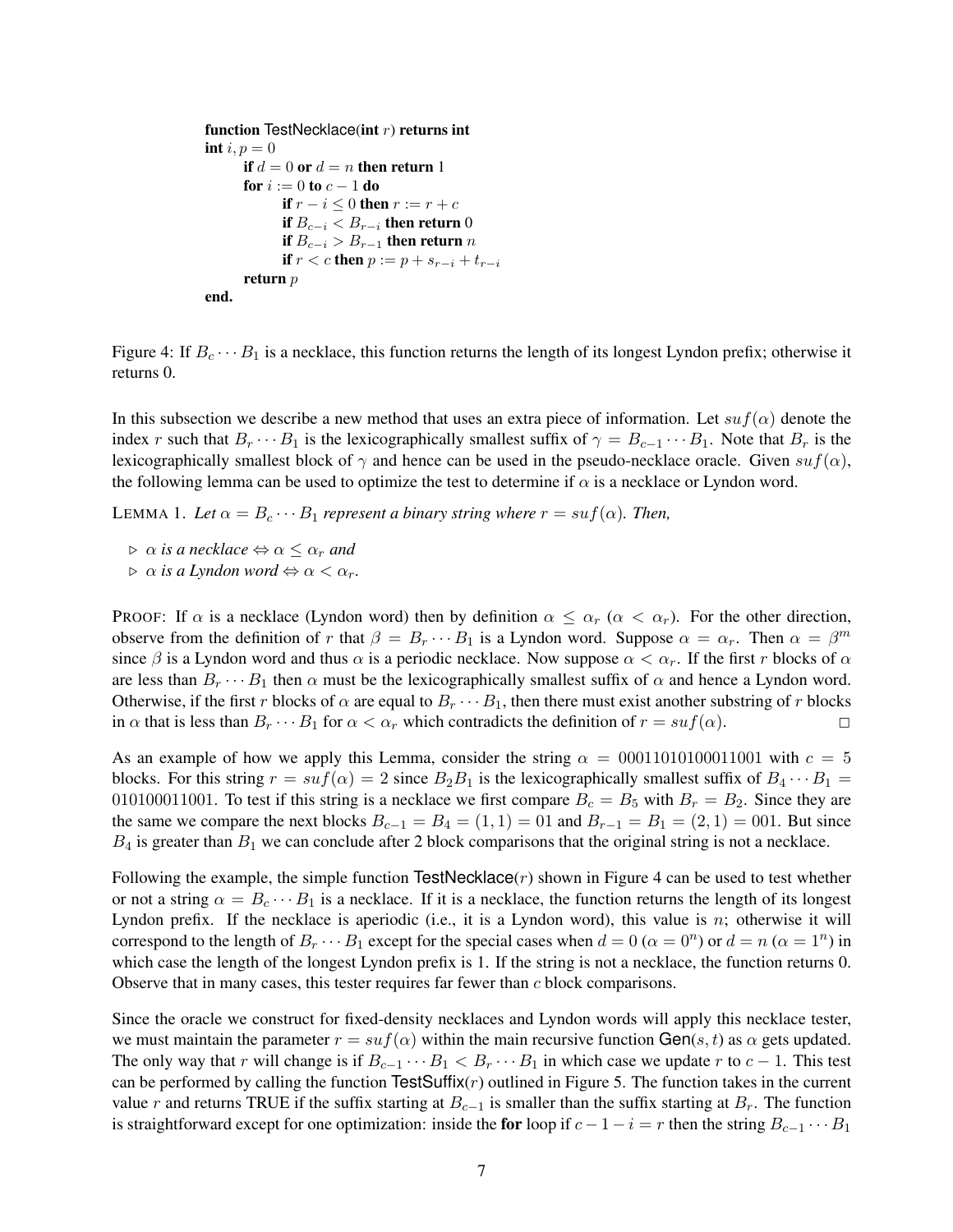```
function TestSuffix (int r) returns boolean
int i
      for i := 0 to r - 1 do
            if c - 1 - i = r then return TRUE
            if B_{c-1-i} < B_{r-i} then return FALSE
            if B_{c-1-i} > B_{r-1} then return TRUE
      return FALSE
end.
```
Figure 5: This function returns TRUE if and only if  $B_{c-1} \cdots B_1 < B_r \cdots B_1$ .

being tested must be of the form  $\beta\beta\delta$  for non-empty strings  $\beta$  and  $\delta$ . From the definition of r we have  $\beta < \delta$ and hence  $\gamma < \beta \delta$ . Thus the function returns TRUE.

Using this function to maintain the parameter r, we update the recursive call to  $Gen(s, t)$  with the following:

if TestSuffix $(r)$  then Gen $(s, t, c - 1)$ else Gen $(s, t, r)$ 

The initial call becomes Gen( $n - d, d, 1$ ). Again, observe that this value of r also satisfies the requirement for the pseudo-necklace oracle since  $B_r$  will be a smallest block in  $B_{c-1} \cdots B_1$ .

#### 3.3 An oracle for fixed-density necklaces and Lyndon words

Before we present an oracle for fixed-density necklaces and Lyndon words we first prove the following straightforward lemma.

LEMMA 2. If  $\beta = 0^{s-1}1^{t-j}01^j\gamma$  *is a pseudo-necklace where*  $t > j$  *and*  $\gamma$  *is either empty or begins with* 0, *then*  $\beta' = 0^{s-1}1^{t-(j+1)}01^{j+1}\gamma$  *is a Lyndon word.* 

PROOF: Since  $\beta$  is a pseudo-necklace every block in  $\beta$  will be greater than or equal to its first block. This means that the first block of  $\beta'$ , which is smaller than the first block of  $\beta$ , is clearly smaller than every block in  $01^{j+1}\gamma$ . Thus  $\beta'$  is a Lyndon word.

Consider a string  $\alpha = 0^{s}1^{t}\gamma$  where  $r = su f(\alpha)$ . If j is the value returned by PseudoOracle(s, t, r) then we can use the necklace tester TestNecklace(*r*) to determine whether or not the string  $\beta = 0^{s-1}1^{t-j}01^j\gamma$  is a necklace. If  $\beta$  is a necklace then the fixed-density necklace oracle also returns j; otherwise, by the previous lemma it will return  $j + 1$ . Note that in order to apply the necklace tester on  $\beta$ , we temporarily convert  $\alpha$  to  $\beta$ by calling UpdateBlock(s, t, j). This means that we also have to update r by calling TestSuffix. Pseudocode for this oracle is given in Figure 6. The oracle is easily modified for Lyndon words by replacing the condition  $p > 0$  with  $p = n$  in the final **if** statement.

In the following subsection we will prove that by using this oracle, the cool-lex Gray algorithm for fixeddensity necklaces and Lyndon words runs in constant amortized time.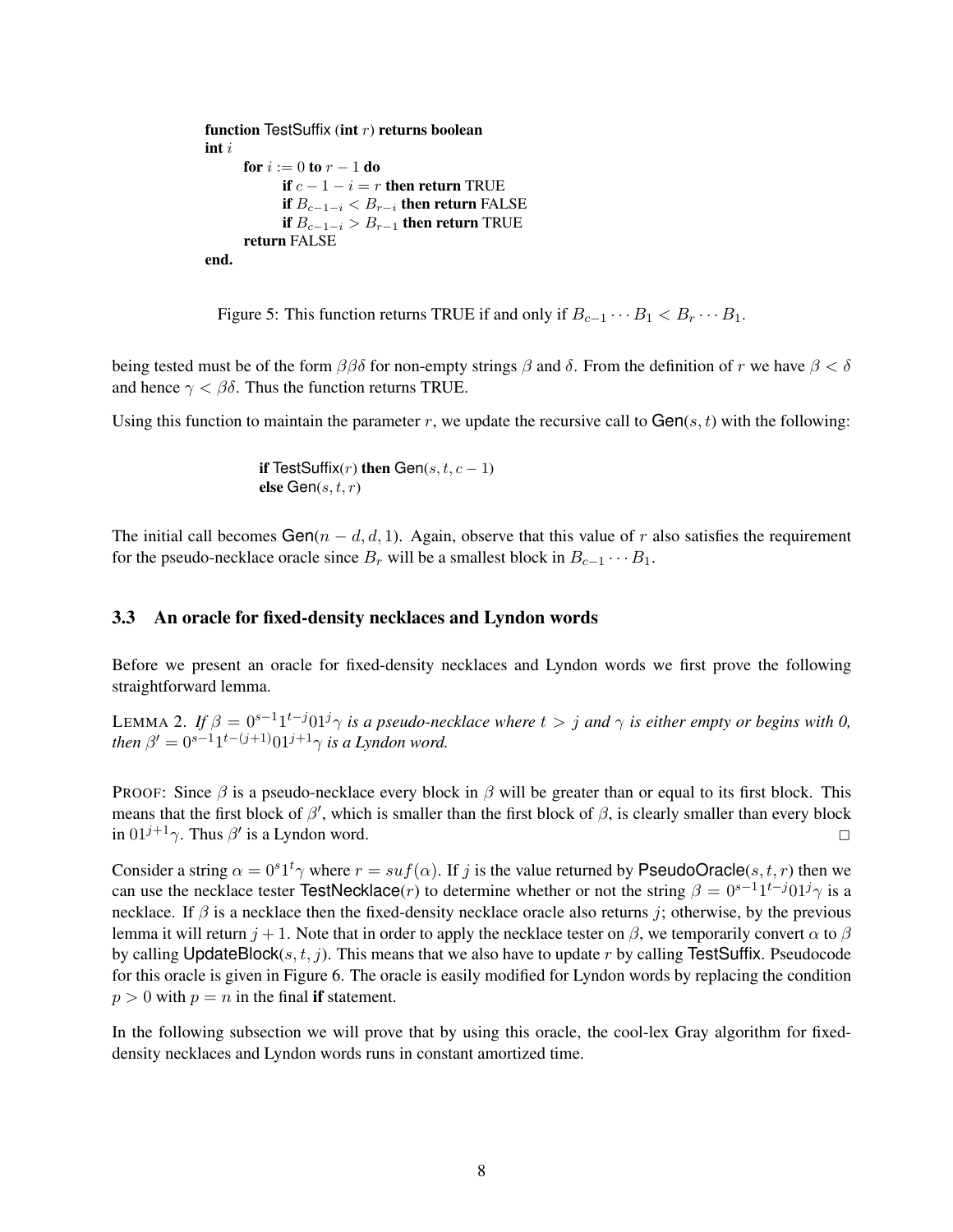```
function NecklaceOracle( int s, int t, int r) returns int
int i, pi := PseudoOracle(s, t, r)UpdateBlock(s, t, j)if TestSuffix(r) then p := TestNecklace(c - 1)
      else p :=TestNecklace(r)\mathsf{RestoreBlock}(s, t, j)if p > 0 then return j
      return j + 1end.
```
Figure 6: Oracle for fixed-density necklaces.

#### 3.4 Analysis

The number of recursive calls to  $Gen(s, t, r)$  for any bubble language is equal to the number of strings generated (visited). Also note that except for the functions TestSuffix( $r$ ) and TestNecklace( $r$ ) the work done by each recursive call is constant. Thus, to prove that our algorithm for generating fixed-density necklaces or Lyndon words is CAT, we need only show that the total work done by calls to these two functions is proportional to  $N(n, d)$ .

Notice that there are two calls to the function TestSuffix(r) for each recursive call to  $Gen(s, t, r)$ : one used to update  $r$  and one that is called from the oracle. In each case, the string tested will be unique which means each string (pseudo-necklace) will be tested at most twice. Similarly, each call to TestNecklace $(r)$  gets called on a unique pseudo-necklace. Now observe that each of these functions has one simple for loop. We can account the first and last iteration of each for loop as a constant amount of work proportional to  $\left|\mathbf{P}(n, d)\right|$  which is proportional to  $N(n, d)$  (this follows from the necklace oracle which considers each pseudo-necklace). Thus it remains to account for the remaining for loop iterations which will be comparing two equal blocks of the string  $\alpha$  being tested.

We consider each function TestSuffix(r) and TestNecklace(r) separately and assume that  $\alpha$  and  $\beta$  are two different strings that get tested where each  $A_i$  and  $B_i$  denotes a block of the form  $0^+1^+$ :

• 
$$
\alpha = A_c \cdots A_1
$$
 with  $r = \text{suf}(\alpha)$ ,

• 
$$
\beta = B_{c'} \cdots B_1
$$
 with  $r' = \mathrm{suf}(\beta)$ .

Considering these strings as being circular, assume  $A_0 = A_c$  and  $A_{-1} = A_{c-1}$  etc. We also use the notation  $A_x^-$  to denote the string  $A_x$  with one 0 removed. Note that  $A_x^-$  is not a block when  $A_x$  contains only one 0 (unless  $x = c$ ).

#### Analyzing: TestSuffix $(r)$

For this function the equal blocks being compared for a string  $\alpha$  are  $A_{c-1-i}$  and  $A_{r-i}$  where  $0 < i < r-1$  and  $c-1-i > r$ . For such a comparison to be made for a given i, it must be that  $A_{c-1} \cdots A_{c-1-i} = A_r \cdots A_{r-i}$ . Since  $i > 0$  this implies  $A_c = A_r$ . Consider the following mapping f:

$$
f(\alpha, i) = 0 A_c \cdots A_{c-i} A_{c-i-1} A_{c-i-2} \cdots A_1.
$$

Clearly this mapping preserves length and density. Given the constraints outlined earlier for  $\alpha$  and i, we also have  $f(\alpha, i) \in \mathbb{N}(n, d)$  since the leading block will have the most 0s over all blocks. By proving that for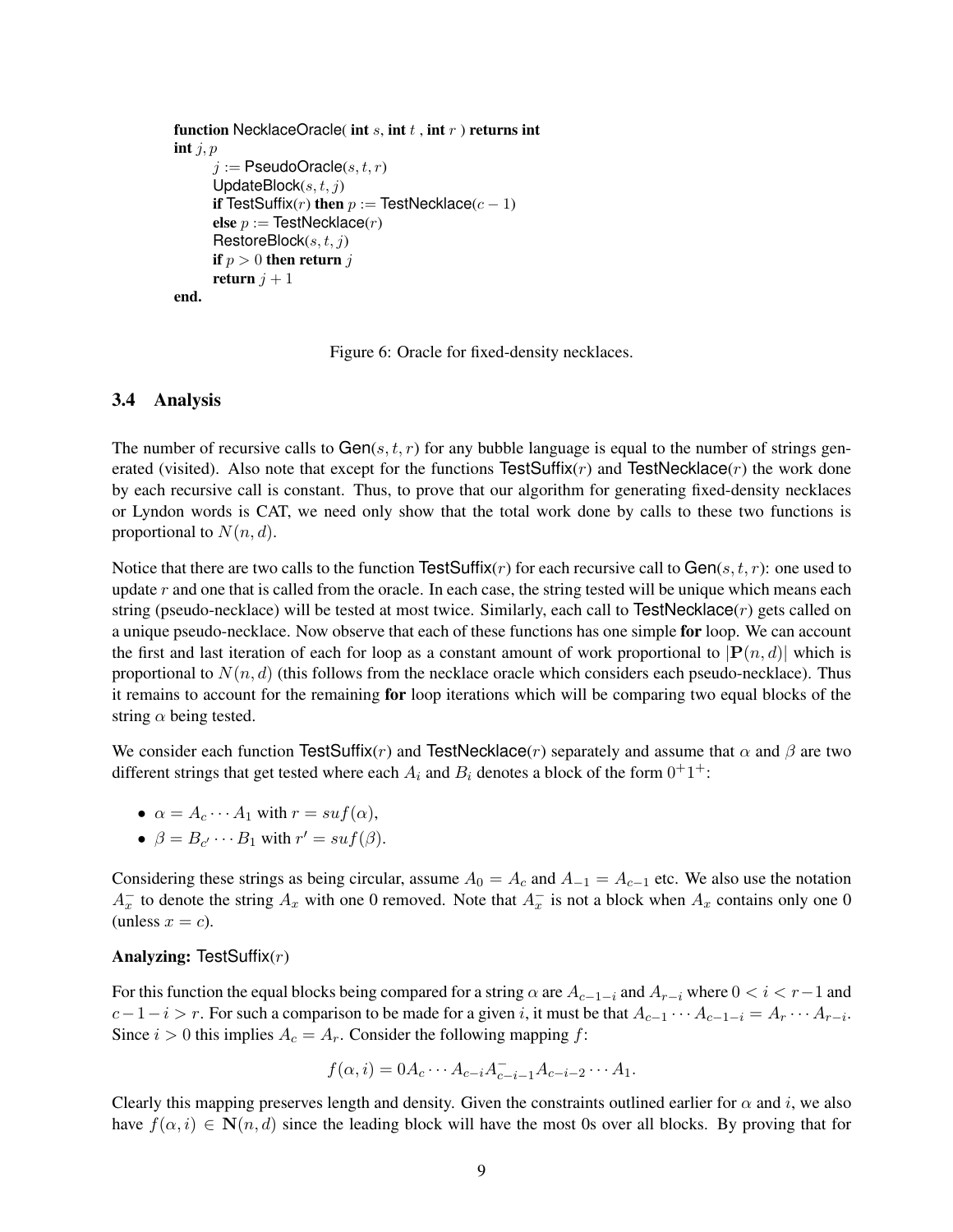all valid  $\alpha$  and i the mapping  $f(\alpha, i)$  is 1-1, we prove that the number of equal block comparisons under consideration is at most  $N(n, d)$ :

**PROOF:** Suppose that  $f(\alpha, i) = f(\beta, j)$  where  $\alpha \neq \beta$ . If  $r = r'$  then we must have  $A_r \cdots A_1 =$  $B_r \cdots B_1$  since these blocks are unaffected by f by the restrictions on r, r'. This implies that  $A_{c-1}\cdots A_{c-i-1} = B_{c'-1}\cdots B_{c'-i-1}$  where WLOG  $i \geq j$ . If  $i = j$  then it must be that  $\alpha = \beta$ , a contradiction. If  $i > j$  then clearly  $f(\alpha, i) \neq f(\beta, j)$ . Now, WLOG assume  $r > r'$ . Because of the restriction  $c-i-1 > r$ , the substring  $A_r \cdots A_1$  remains unchanged in  $f(\alpha, i)$ . This means that  $\beta$  must also have at least r blocks. By definitions of r and r' we must have  $A_r \cdots A_1 < B_r \cdots B_1$ . But by the nature of f the string  $B_r \cdots B_1$  will either stay the same or become lexicographically larger in  $f(\beta, j)$ . But this means that  $f(\alpha, i) \neq f(\beta, j)$ , a contradiction.

Since it is obvious that  $f(\alpha, i) \neq f(\alpha, j)$  if  $i \neq j$ , we have just proved that f is 1-1.

Since the number of equal block comparisons in this case is at most  $N(n, d)$ , the total number of comparisons required by all calls to the function TestSuffix(r) is bounded by a constant times  $N(n, d)$ .

#### Analyzing: TestNecklace(r)

For this function the equal blocks being compared for a string  $\alpha$  are  $A_{c-i}$  and  $A_{r-i}$  where  $0 < i < c-1$ . For such a comparison to be made for a given i, it must be that  $A_c \cdots A_{c-i} = A_r \cdots A_{r-i}$ . For this case we make two simplifying assumptions: (1)  $c > 3$  (otherwise c is considered constant) and (2)  $i < c/2$  which will account for at least half of the equal block comparisons under consideration.

Next we partition the comparisons into two groups: those where  $c - i > r$  and those where  $c - i \leq r$ . If  $c - i > r$ , then we can again use the mapping f and the identical proof from the previous case to map each comparison to a unique necklace in  $N(n, d)$ . Thus this first sub-case accounts for at most  $N(n, d)$ comparisons. The more difficult sub-case is when  $c - i \leq r$ . Since  $A_c \cdots A_{c-i} = A_r \cdots A_{r-i}$ , we have:

$$
A_c \cdots A_{r-i} = (A_c \cdots A_{r+1})^{k+1} A_c \cdots A_{c-m}
$$

where  $k = \lfloor \frac{i+1}{c-r} \rfloor$  and  $m = i - (c - r)k$ . Thus the blocks  $A_c \cdots A_{r+1}$  completely determine the blocks  $A_r \cdots A_{r-i}$ . Now consider the mapping g for each valid  $\alpha$  and i (it is well defined because of our earlier restrictions on  $c$  and  $i$ ):

$$
g(\alpha, i) = 0 A_c \cdots A_{r+1} 0 A_r \cdots A_{c-i} A_{c-i-1}^{-} A_{c-i-2}^{-} A_{c-i-3} \cdots A_1.
$$

Clearly,  $g(\alpha, i)$  maintains the length and density. We also have  $g(\alpha, i) \in \mathbb{N}(n, d)$  since the blocks  $0A_c$  and  $0A_r$  will have the most 0s over all blocks and the  $c-r-1$  blocks after  $A_c$  are the same as the  $c-r-1$  blocks after  $A_r$ . Finally, by proving that for all valid  $\alpha$  and i the mapping  $g(\alpha, i)$  is 1-1 we prove that the number of equal block comparisons in this sub-case is at most  $N(n, d)$ :

PROOF: Suppose that  $g(\alpha, i) = g(\beta, j)$  where  $\alpha \neq \beta$ . Notice that  $A_c \cdots A_{r+1} = B_{c'} \cdots B_{r'+1}$  since the blocks  $0A_r$  and  $0B_{r'}$  must line up in  $g(\alpha, i)$  and  $g(\beta, j)$ . But as mentioned earlier, these substrings completely define  $A_c \cdots A_{r-i}$  and  $B_c \cdots B_{r'-j}$ . Thus WLOG if  $i < j$  then  $A_{c-i-1} = B_{c'-i-1}$ . But this contradicts  $g(\alpha, i) = g(\beta, j)$ . Otherwise if  $i = j$  we have  $A_c \cdots A_{r-i} = B_{c'} \cdots B_{r'-i}$ . Thus  $A_{c-i-1} = B_{c'-i-1}$  which means that  $A_{c-i-2} = B_{c'-i-2}$  for  $g(\alpha, i) = g(\beta, j)$ . But since  $\alpha \neq \beta$  we must have  $A_{c-i-3} \cdots A_1 \neq B_{c'-i-3} \cdots B_1$  which contradicts  $g(\alpha, i) = g(\beta, j)$ . □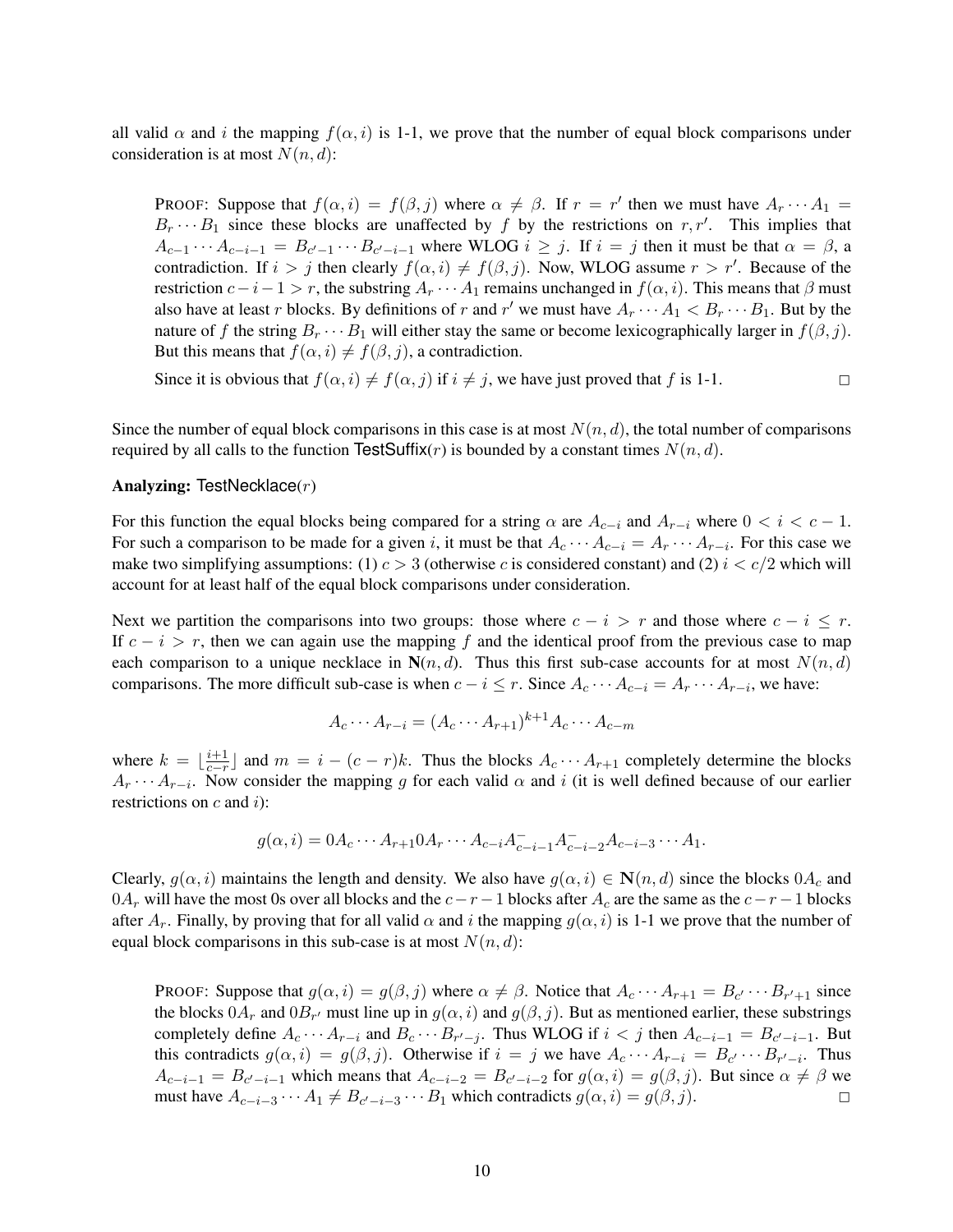Since each sub-case requires at most  $N(n, d)$  comparisons given our assumptions, the overall number of comparisons required by the function TestNecklace(*r*) is bounded by a constant times  $N(n, d)$ .

As a result of this analysis we obtain the following theorem:

THEOREM 2. *Fixed-density necklaces can be generated in cool-lex Gray code order or co-lex order in constant amortized time.*

Since  $L(n, d)$  is proportional to  $N(n, d)$  for  $0 < d < n$  we obtain the following corollary:

COROLLARY 2. *Fixed-density Lyndon words can be generated in cool-lex Gray code order or co-lex order in constant amortized time.*

## 4 Applications

We can apply the CAT algorithms presented in the previous section (i) to generate a Gray code for all pseudonecklaces, necklaces, or Lyndon words ordered by density in constant amortized time and (ii) to produce a fixed-density de Bruijn sequence in constant time for every  $n$  bits.

#### 4.1 Necklaces and Lyndon words in Gray code order

In order to generate all pseudo-necklaces, necklaces, or Lyndon words in Gray code order by density, we can simply append together the lists obtained from the cool-lex fixed-density algorithm [11]. Also notice that if we consider the even densities in increasing order followed by the odd densities in decreasing order, then we will obtain a Gray code for necklaces or Lyndon words that is *cyclic*. The interfaces between the densities will differ by the flipping of at most 4 bits. Sample output illustrating the interfacing between densities is given in Table 1 for  $n = 6$ .

The following corollaries are a direct result of Theorem 1.

COROLLARY 3. *Binary necklaces or Lyndon words of length* n *in can be listed in a Gray code order by density in constant amortized time.*

COROLLARY 4. *Binary necklaces or Lyndon words of length* n *can be listed in a cyclic Gray code order in constant amortized time.*

### 4.2 Short hand de Bruijn sequences for fixed-density strings

As an interesting application, the fixed-density necklace cool-lex Gray code can be applied in the first explicit construction of fixed-density de Bruijn sequences. This application is briefly illustrated below; details can be found in [12]. Consider the following string

$$
00011100110101001011.\t(1)
$$

Its successive substrings of length five are given below:

00011, 00111, 01110, 11100, 11001, . . . , 01011, 10110, 01100, 11000, 10001. (2)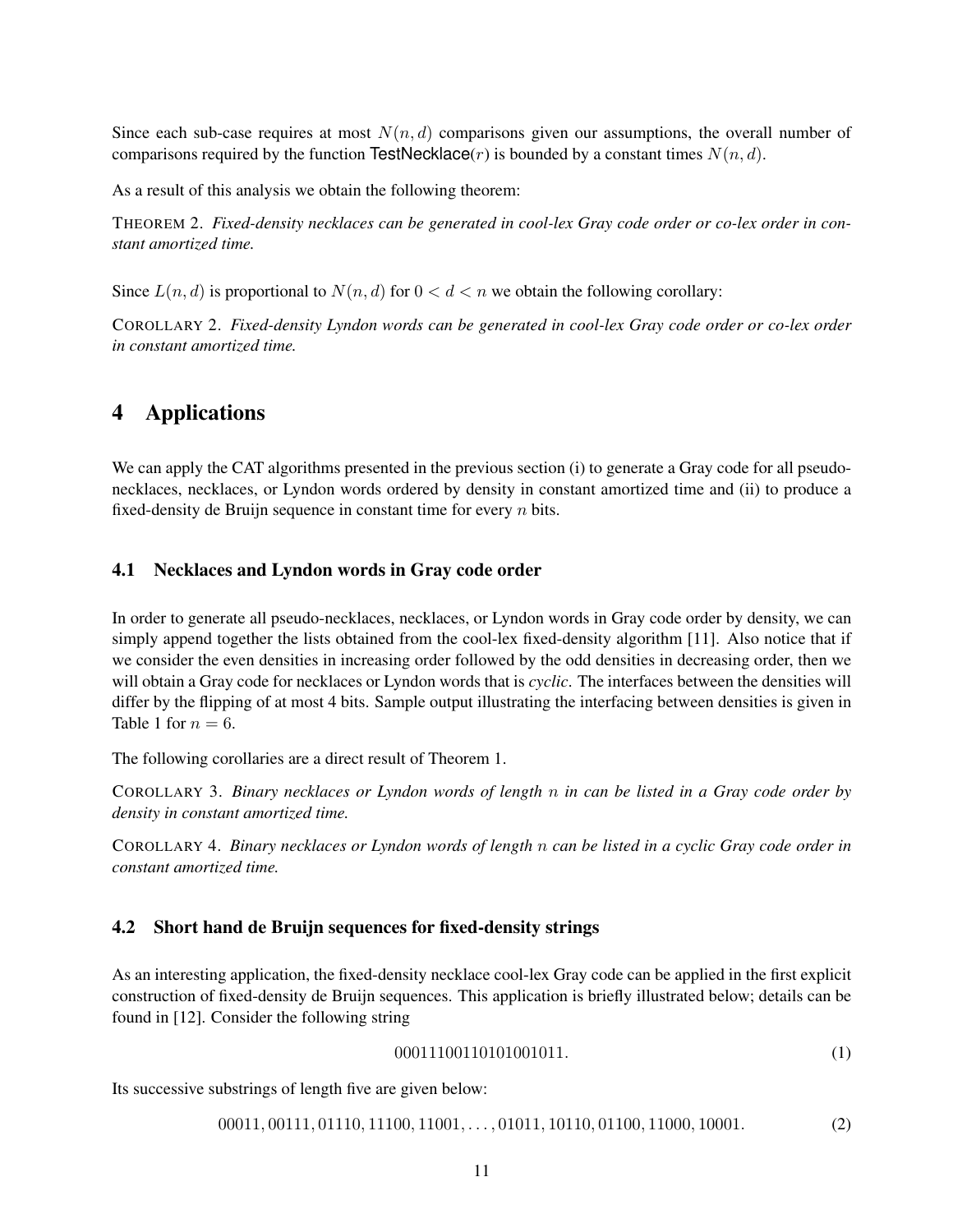| <b>Density</b> | <b>Necklaces</b> | Lyndon words | <b>Density</b> | <b>Necklaces</b> | Lyndon words |
|----------------|------------------|--------------|----------------|------------------|--------------|
| $d=0$          | 000000           |              | $d=0$          | 000000           |              |
| $d=1$          | 000001           | 000001       | $d=2$          | 001001           |              |
| $d=2$          | 001001           |              |                | 000101           | 000101       |
|                | 000101           | 000101       |                | 000011           | 000011       |
|                | 000011           | 000011       | $d=4$          | 010111           | 010111       |
| $d=3$          | 001011           | 001011       |                | 011011           |              |
|                | 010101           |              |                | 001111           | 001111       |
|                | 001101           | 001101       | $d=6$          | 111111           |              |
|                | 000111           | 000111       | $d=5$          | 011111           | 011111       |
| $d=4$          | 010111           | 010111       | $d=3$          | 001011           | 001011       |
|                | 011011           |              |                | 010101           |              |
|                | 001111           | 001111       |                | 001101           | 001101       |
| $d=5$          | 011111           | 011111       |                | 000111           | 000111       |
| $d=6$          | 111111           |              | $d=1$          | 000001           | 000001       |
|                | (a)              |              |                | (b)              |              |

Table 1: Sample Gray code listings for necklaces and Lyndon words for  $n = 6$ : (a) ordered by density (b) cyclic.

Interestingly, the  $\binom{6}{3}$  $S<sub>3</sub>$  = 20 strings in (2) are all distinct. Furthermore, they represent all fixed-density binary strings with  $n = 6$  and  $d = 3$  except that the last (redundant) bit is omitted. This *fixed-density de Bruijn sequence* in (1) was obtained by concatenating the necklaces of length 6 and density 3 produced by the coollex Gray code (see Table 1) in reverse order and reducing the periodic strings to their longest Lyndon prefixes. Thus we concatenate the strings: 000111, 001101, 01, 001011.

Using our algorithm to generate fixed-density necklaces in cool-lex order, we can generate the reversal of such a de Bruijn sequence by modifying the Visit() function to:

- $\triangleright$  accept the parameter  $r = su f(\alpha)$ ,
- $\triangleright$  determine p, the length of the longest Lyndon prefix of the necklace by calling TestNecklace(r) and
- $\rhd$  output  $a_p a_{p-1} \cdots a_1$ .

Recall that the work required by all calls to TestNecklace(r) has been proved to be proportional to  $N(n, d)$ . Since the total length of a fixed-density de Bruijn sequence for a given n and d is proportional to  $n \cdot N(n, d)$ we obtain the following theorem.

THEOREM 3. *Fixed-density de Bruijn sequences can be generated in constant time for each* n *bits on average.*

## 5 Summary and open problems

In this paper we optimize the recursive algorithm to list fixed-density necklaces and Lyndon words in the coollex Gray code order described in [11]. The result is a CAT algorithm that can be applied to (i) generate all necklaces and Lyndon words in Gray code order in constant amortized time and (ii) to generate fixed-density de Bruijn sequences in constant time per  $n$  bits on average. Along the way we introduce a new combinatorial object called a pseudo-necklace and provide a CAT algorithm to generate them as well. A unified C implementation for each algorithm discussed in this paper is available at http://www.socs.uoguelph.ca/ <sup>∼</sup>sawada/programs.html.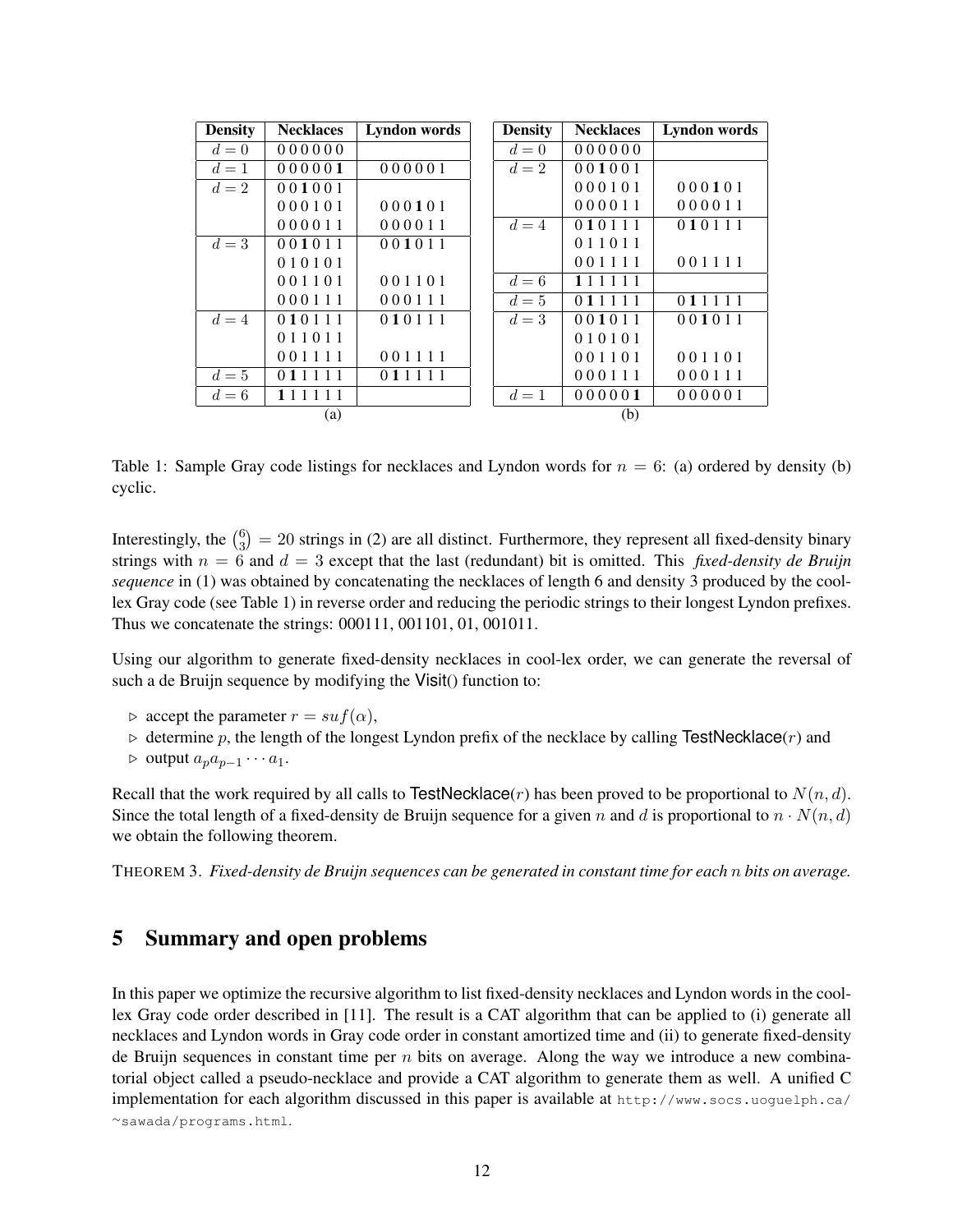There remains several interesting avenues for future research:

- $\triangleright$  Is there a loop-free algorithm to generate fixed-density necklaces?
- $\triangleright$  Can the cool-lex order of fixed-density necklaces and Lyndon words be efficiently ranked/unranked?
- $\triangleright$  Can a variation of cool-lex be used to find a Gray code for fixed-density bracelets or unlabeled necklaces?
- $\triangleright$  Are there interesting applications for pseudo-necklaces? Are there simple enumeration formulae for them?

### 6 Acknowledgements

Thanks to Frank Ruskey for many helpful discussions and valuable comments.

## References

- [1] C. Degni and A. Drisko, Gray-ordered binary necklaces, Electron. J. Combin., Vol. 14 No. 1 (2007) Research Paper 7, 23 pp. (electronic).
- [2] J.P. Duval, Factorizing words over an ordered alphabet, J. Algorithms Vol. 4 No. 4 (1983) 363-381.
- [3] H. Fredricksen and I. J. Kessler, An algorithm for generating necklaces of beads in two colors, Discrete Math., Vol. 61 No. 2-3 (1986) 181-188.
- [4] H. Fredricksen and J. Maiorana, Necklaces of beads in  $k$  colors and  $k$ -ary de Bruijn sequences, Discrete Math., Vol. 23 No. 3 (1978) 207-210.
- [5] E. Gilbert and J. Riordan, Symmetry types of periodic sequences, Illinois J. Math., 5 (1961) 657-665.
- [6] D. E. Knuth, The Art of Computer Programming, Volume 4: Generating All Tuples and Permutations, Fascicle 2, Addison-Wesley, February 2005, 150 pages.
- [7] D. E. Knuth, The Art of Computer Programming, Volume 4: Generating all Combinations and Partitions, Fascicle 3, Addison-Wesley, July 2005, 150 pages.
- [8] D. E. Knuth, The Art of Computer Programming, Volume 4: Generating All Trees; History of Combinationatorial Generation,, Fascicle 4, Addison-Wesley, February 2006, 150 pages.
- [9] F. Ruskey, C. Savage, and T. Wang, Generating Necklaces, Journal of Algorithms, 13 (1992) 414430.
- [10] F. Ruskey and J. Sawada, An efficient algorithm for generating necklaces of fixed-density, SIAM J. Comput., 29 (1999) 671684.
- [11] F. Ruskey, J. Sawada, and A. Williams, Binary bubble languages and cool-lex Gray codes, submitted 2010.
- [12] F. Ruskey, J. Sawada, and A. Williams, Fixed-density de Bruijn sequences, submitted 2010.
- [13] J. Sawada, and A. Williams, Efficient oracles for generating binary bubble languages, submitted 2010.
- [14] T. Ueda, Gray codes for necklaces, Discrete Math., Vol. 219 No. 1-3 (2000) 235-248.
- [15] V. Vajnovszki, Gray code order for Lyndon words, Discrete Math. Theor. Comput. Sci., Vol. 9 No. 2 (2007) 145-151.